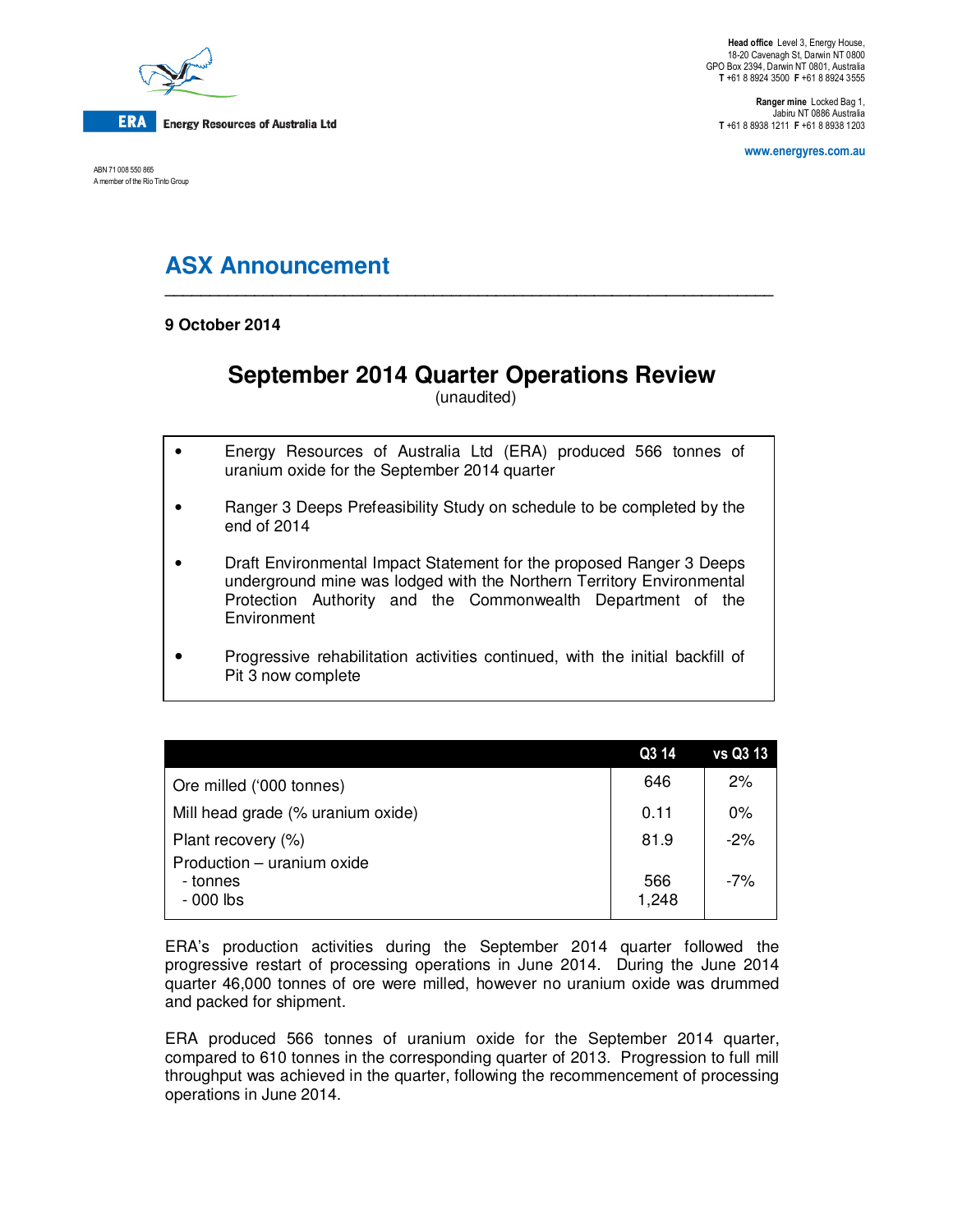

Milling rates were higher in the September 2014 quarter compared to the corresponding quarter of 2013. However, higher milling rates were offset by lower plant recovery resulting in lower production of uranium oxide compared to the corresponding quarter of 2013. Plant recovery was lower due to restrictions on the availability of leach tanks in the period.

Progressive rehabilitation of the Ranger Project Area continued during the September 2014 quarter. The initial backfill of Pit 3 is now complete. The infrastructure required to enable the conversion of Pit 3 to a tailings repository is on schedule to be installed by the end of 2014.

# **EXPLORATION AND EVALUATION**

Total evaluation expenditure for the September 2014 quarter was \$19 million compared to \$12 million for the previous quarter and \$3 million for the corresponding quarter in 2013. During the September 2014 quarter, the evaluation expenditure related to the Prefeasibility Study for the Ranger 3 Deeps underground mine. The Prefeasibility Study is on schedule to be completed by the end of the fourth quarter of 2014 and considered by the ERA Board in the first quarter of 2015.

Total exploration expenditure for the September 2014 quarter was \$3 million, compared to \$7 million in the previous quarter and \$17 million in the corresponding quarter in 2013.

During the September 2014 quarter, work continued on the Ranger 3 Deeps Exploration Decline with the face position reaching 2,593 metres from the surface as at 30 September 2014. The Exploration Decline is expected to be completed in the December 2014 quarter.

Underground exploration drilling of the Ranger 3 Deeps resource was completed during the quarter with an additional 53 holes completed for a total of 9,164 metres. The total program consisted of 221 holes for 46,623 metres of drilling.

An update to the Ranger 3 Deeps resource model was reported to ASX on 17 September 2014 following completion of approximately 95 per cent of the underground drilling programme. The updated resource estimate is 12.2 million tonnes at 0.285 %U3O8 equating to 34,761 tonnes of uranium oxide. The update included an upgrade of the Upper Mine Sequence to 24,940 tonnes of contained uranium oxide, compared to the previously reported estimate of 22,148 tonnes of contained uranium oxide. The results of the underground drilling program have so far been consistent with the expected geological understanding and continuity of mineralisation of the mineral resource. A further update to the resource model will be made following the receipt of all geochemical analyses.

Surface exploration drilling of the Ranger Project Area commenced during the September 2014 quarter. Drilling to date has centred on five exploration targets with 12 holes completed for 5,470 metres of drilling.